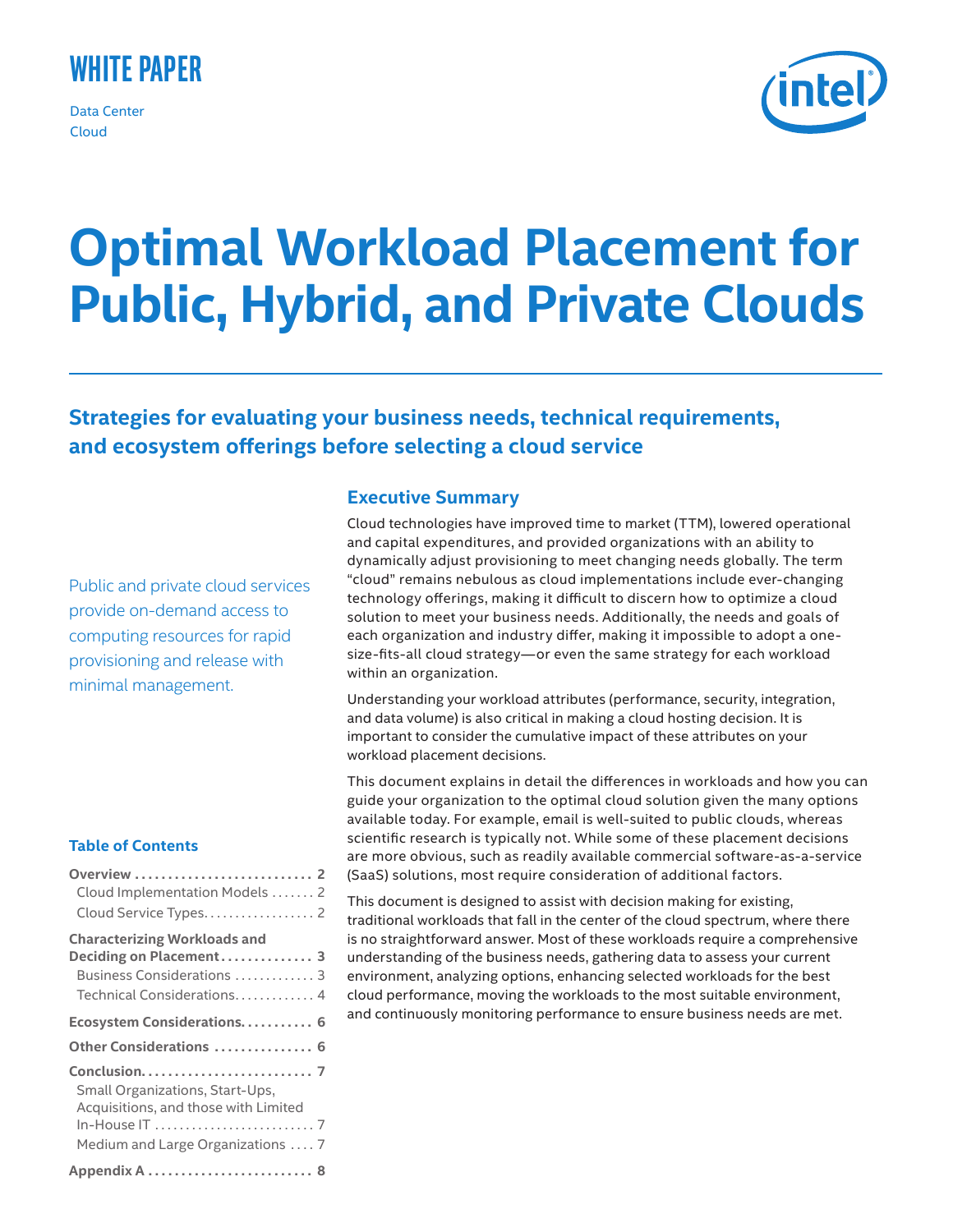## <span id="page-1-0"></span>**Intel Data Center Group Authors**

**Julie Moore,** Program Director

**William Giard,** Principal Engineer

**Danielle Austin,** Enterprise Cloud Marketing Specialist

#### **Overview**

The term cloud has become a catch-all, so it is important to build a common understanding of the terms used in this document. For additional terminology and definitions not covered in the following sections, refer to [Appendix](#page-7-1) A – [Additional Terminology and Definitions](#page-7-1) at the end of this document. The following are recommended for characterizing workloads during the decision process (also see Figure 1):

- **Business considerations.** These include the top business problems that your organization is working to solve, the main use cases you want to enable or enhance—time to market (TTM), agility, and legal and regulatory.
- **Technical considerations.** These include attributes such as performance, security, integration, data volume, and workload elasticity.
- **Ecosystem considerations.** These include factors such as software as a service (SaaS) maturity, cloud service provider (CSP) offerings, or the market accessibility of cloud expertise.
- **Other considerations.** These include a range of issues like existing applications and their cloud-readiness, licensing, and organizational practices, such as disaster recovery.

In general, cloud services provide on-demand access to a shared pool of computing resources designed for rapid provisioning and release with minimal management or provider interaction. As you examine your cloud infrastructure requirements, your first step is to identify which cloud services best fit those needs. You will also assess which deployment model is best for you.

#### **Cloud Implementation Models**

There are three cloud implementation models:

- **Private.** Private clouds are virtualized compute, network, and storage resources that support orchestration and automation, and are deployed within a customer's private network. They may reside on-premises, managed internally. They can also be located off-premises, managed by a third party and connected through virtual private networks (VPNs). Managed solutions may be provisioned as single or multi-tenant configurations.
- **Public.** Public clouds are virtualized compute, network, and storage resources that are offered and managed by a third party outside of the customer's private network. Resources are hosted in a multi-tenant configuration in an external data center which may be distributed geographically.
- **Hybrid.** Hybrid clouds provide an approach that combines workload components from both private and public cloud solutions.

#### **Cloud Service Types**

There are three primary types of cloud services:

- **Software as a service (SaaS).** SaaS includes network-based services offered through commercially available software that is running on private or public clouds. SaaS examples include applications like customer relationship management (CRM), productivity and collaboration tools, online file storage, and backup services. SaaS options generally offer excellent agility and service quality, as well as simplified internal management with little or no capital expense.
- **Platform as a service (PaaS).** Offered in both public and private clouds, PaaS provides a pre-provisioned environment with an operating system, abstracted middleware, and infrastructure that allows developers to rapidly deploy applications without having to procure or provision servers. PaaS enables rapid application deployment through selfservice, on-demand tools, resources, automation, and a hosted platform runtime container in private or public clouds.



## **Business Considerations**

- Agility/time to market
- Legal/regulatory
- Business asset control • Global reach
- TCO reduction
- Service level agreements



**Technical Considerations** • Performance

- Security
- Back-end integration
- Data volume
- Workload elasticity



Workload Placement Decision Factors

#### **Ecosystem Considerations** • Mature SaaS offerings

- Cloud service provider
- offerings without lock-in
- Cloud expertise accessibility



#### **Other Considerations**

- Traditional/legacy applications
- Global data center operations
- Application licensing
- Business continuity and disaster recovery

**Figure 1. The decision factors for workload placement can be divided into four main categories: business, technical, ecosystem, and other considerations.**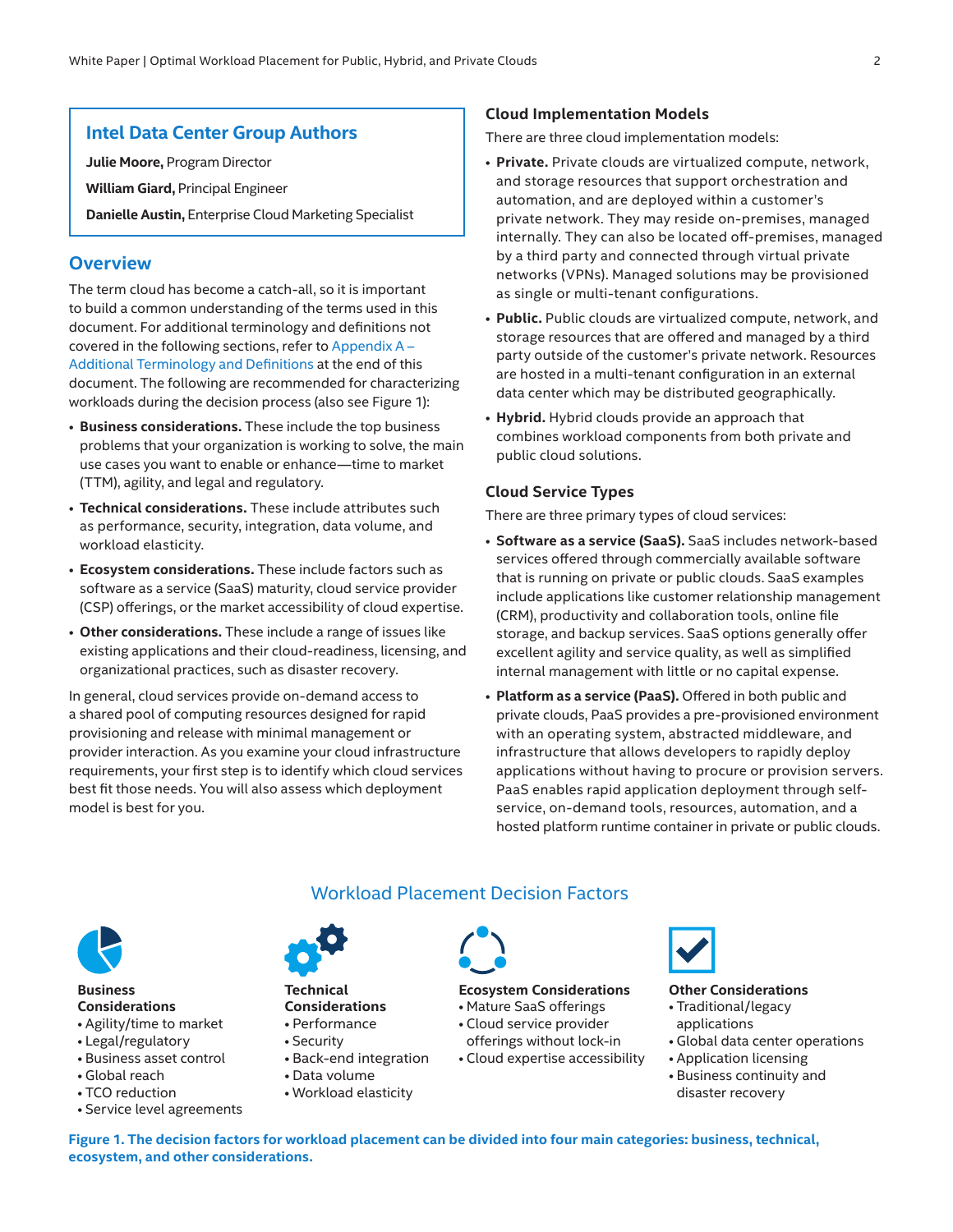<span id="page-2-0"></span>• **Infrastructure as a service (IaaS).** IaaS is virtualized hardware (compute, storage, and network) delivered as code. IaaS gives developers more control over the entire application stack, or when the application requires isolation from other applications within the stack. In addition, an IaaS implementation exposes infrastructure services as APIs and provides a user interface that makes it easy for developers to consume compute, network, and storage.

## **Characterizing Workloads and Deciding on Placement**

Your highest priority in deciding workload placement is understanding your organization's business needs and pain points. What are the issues that keep organizational leaders up at night—growth, data control, cost, IT scale? Use these priorities to guide your decision process.

#### **Business Considerations**

While technical considerations are important, organizations may already have firm positions about the business needs that will dictate the cloud strategy. Before going into detail on specific workloads, review the following general rules of thumb. These can often spare you from unnecessary workload analysis (see Table 1).

Further, different industries will prioritize the business considerations differently. For example, in the Academic segment, Intel has consistently found that the three major business considerations for workload placement include:

- 1. Legal requirements: Are there regulations that require educational institutions to keep data on site?
- 2. Tolerance: What is an acceptable level for trade-offs (e.g., slightly reduced performance or lack of customization for a reduced data center footprint)?
- 3. Risk: What risk is the organization willing to accept? Can the solution go offline? Who owns the data in the cloud?

Using the above business considerations, Intel has been able to successfully advise the right public and private/hybrid cloud mix for our K-12 and higher-education customers.

#### **Example: Financial Institution – Sensitive Data Challenge**

A Fortune 500 financial institution had an initiative to move applications and data to the public cloud. During the process of developing the strategy, it was discovered that their corporate policy prohibited placement of personally identifiable information (PII) and other sensitive data beyond their internal network/firewall. Although many security standards are supported by public cloud providers, because of the internal policy, the organization kept their data on-premises.

| Table 1. Business Considerations For Cloud Implementations |  |
|------------------------------------------------------------|--|
|------------------------------------------------------------|--|

| <b>Attribute</b>                                     | <b>Public Cloud Indicators</b>                                                                                                                                                                                     | <b>Private/Hybrid Cloud Indicators</b>                                                                                                                                                                                                                                                                                       |
|------------------------------------------------------|--------------------------------------------------------------------------------------------------------------------------------------------------------------------------------------------------------------------|------------------------------------------------------------------------------------------------------------------------------------------------------------------------------------------------------------------------------------------------------------------------------------------------------------------------------|
| <b>Organization Size</b><br>and Maturity             | • Small or startup organization<br>• Little or no IT infrastructure<br>• Limited in-house IT investment                                                                                                            | • Large or mature organization<br>• 500+ physical servers running at 50%+ capacity<br>• Large in-house IT investment                                                                                                                                                                                                         |
| IT Engineering Team                                  | • Little or no in-house IT support<br>• Limited cloud expertise available                                                                                                                                          | • Large in-house IT support<br>• Deep cloud technical bench                                                                                                                                                                                                                                                                  |
| <b>Financial Strategy</b>                            | • OPEX or subscription/payments preferred<br>• No funding for initial data center deployment<br>• Lighter data volumes<br>• Mainstream business processes                                                          | • CAPEX and depreciation preferred<br>• Large IT/capital budget<br>• Large data volumes<br>• Many customized business processes                                                                                                                                                                                              |
| <b>End-User Location</b>                             | • Global customer base – requires global entry point<br>for applications and operations<br>• End-user latency concerns - customers in remote<br>locations<br>• Funding multiple data centers is not cost effective | • Country restrictions on Internet – private WAN connection to<br>private data center required<br>• End-user locations do not contribute to latency concerns<br>• Large corporation with global but consolidated end-user<br>locations – multiple private data centers are cost effective<br>• Data sovereignty restrictions |
| Compliance and<br><b>Control Regulations</b>         | • No or low regulations or compliance requirements                                                                                                                                                                 | • Major regulations or compliance requirements<br>• Data sovereignty restrictions (PII or controlled technology)                                                                                                                                                                                                             |
| Service Level<br>Agreement (SLA)<br>Flexibility      | • Flexible SLAs<br>• Risk-accepting of Internet/service provider failures<br>• Contract can be placed to penalize providers for<br>latency/downtime or to ensure redundancy                                        | • Restrictive SLAs or 100% availability required at all times<br>• Risk-adverse to SLA failures - trust private infrastructure over<br>the Internet/service providers                                                                                                                                                        |
| <b>Business Asset</b><br>Control (Risk)<br>Tolerance | • Organization trusts third parties to manage data<br>• Business policies permit data residing outside<br>the firewall                                                                                             | • Requires absolute control of business data and intellectual<br>property (IP)<br>• Failing to maintain IP and data control may result in the loss of<br>critical business assets                                                                                                                                            |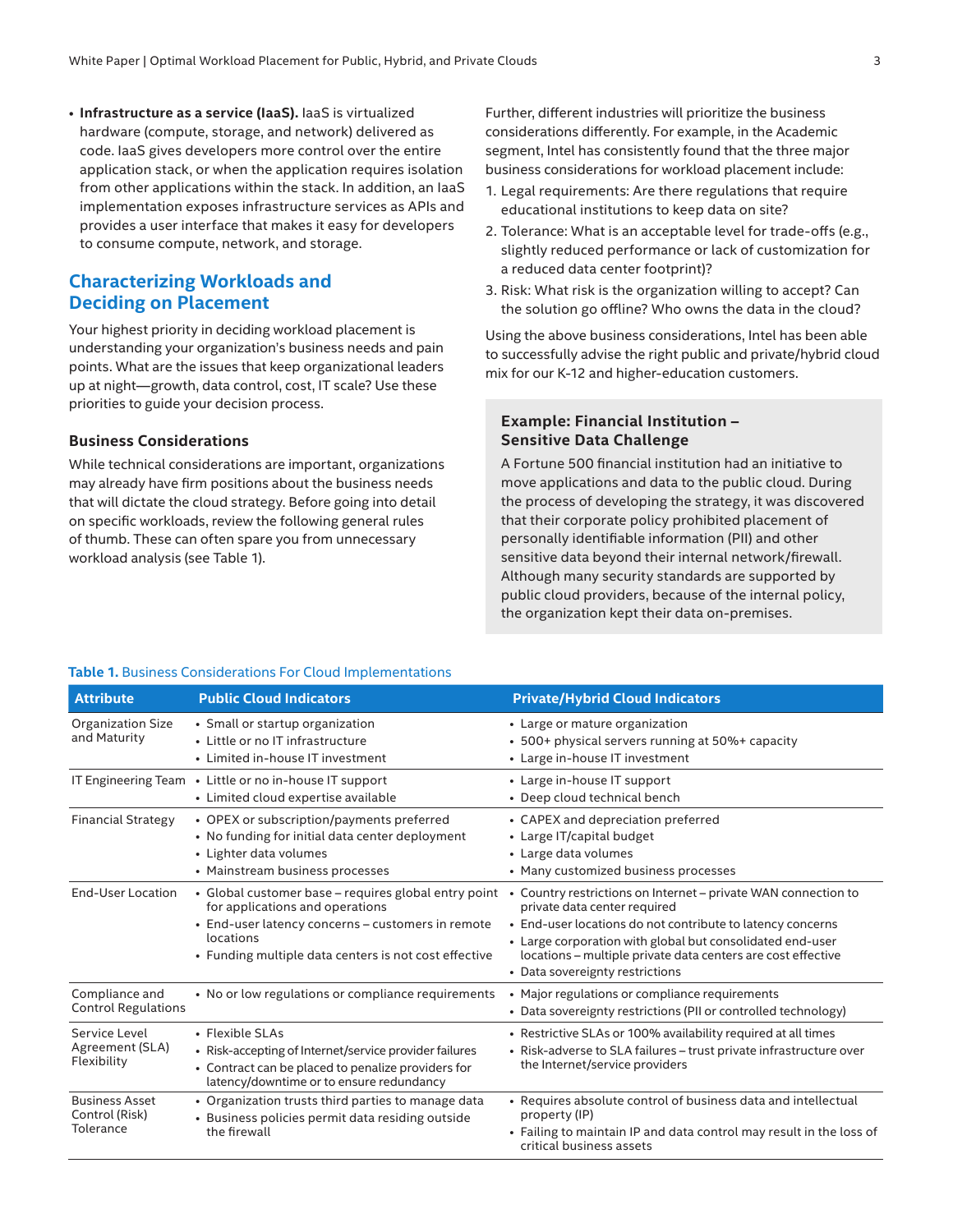#### <span id="page-3-0"></span>**Technical Considerations**

After reviewing critical business considerations, select the technology that supports your goals. Some applications are better suited for public clouds, while others are better for private clouds. The following overview provides the foundational elements to understand before you consider more complex workload placement.

In 2016, Intel conducted more than 125 customer and systems integrator (SI) focus groups worldwide across all major industries. This internal research identified the four most important technical characteristics that help determine cloud workload placement. Note that priorities differ based on workload type; however, Security was identified as "high priority" most frequently across all groups. The top four technical characteristics are as follows:

- **Performance.** The primary use cases which apply to workloads with very high performance scores (see Figure 2) include the following:
	- Performance and latency in relation to an end user's location, such as engineering solutions that reside physically near engineering departments.
	- Performance for resource-intensive transactions (compute, memory, and I/O) with guaranteed quality of service and response agreements.

See "[Performance Questions](#page-4-0)" for additional considerations.

• **Security.** Some applications process and house data intellectual property (IP), personally identifiable information (PII), and personal health information (PHI)—that could cause harm to the organization if affected by malicious or accidental actions. This rating also incorporates whether or not security solutions are broadly available for a particular workload—security solutions are fairly mature for email workloads, for example.

See "[Security Questions](#page-4-1)" for additional considerations.

• **Integration.** Connections to other databases, frameworks, applications, workflows, and endpoints present challenges to both traditional and cloud migrations. The complexity and quantity of integrations impact the workload placement because of the increased cost to integrate into multiple clouds. Each integration must be assessed, modified, and refactored to meet the operational level agreement (OLA).

See "[Integration Questions](#page-4-2)" for additional considerations.

• **Data volume.** There are two major factors: data size and location (where the data is created and managed). Large datasets can be challenging to transfer across distances. For example, network log data (a large local dataset) for analytics would be cost prohibitive to transmit and store externally, and it would significantly extend the time to achieve insights.

See "[Data Volume Questions](#page-5-1)" for additional considerations.

By scoring the above technical considerations for a specific workload, then adding together the individual scores for performance, data volume, integration, and security, you can calculate a total attribute score. In comparing the multiple attribute scores across workloads, their suitability to the public or private cloud becomes clearer. For example, workloads with significant performance needs, security requirements, multiple backend integrations, and large data volumes are better on private clouds. Workloads requiring minimal performance, integration, or storage requirements tend to be better for public clouds and possibly SaaS solutions (see Figure 2).

This model helps explain why an application such as CRM and its business process workloads can be successfully implemented using SaaS in public clouds, whereas research and development workloads, such as engineering or industrial visualization, remain predominantly private.

The following sections delve into the above considerations and provide key questions you should answer to determine the best cloud implementation for your workloads.



## Intel Affinity Model for Public Versus Private Workload Placement

**Figure 2. The technical workload characteristics determine whether an application is better suited to public or private clouds.** Source: Intel internal analysis, December 2016. Note: Different businesses will have different workload deployments.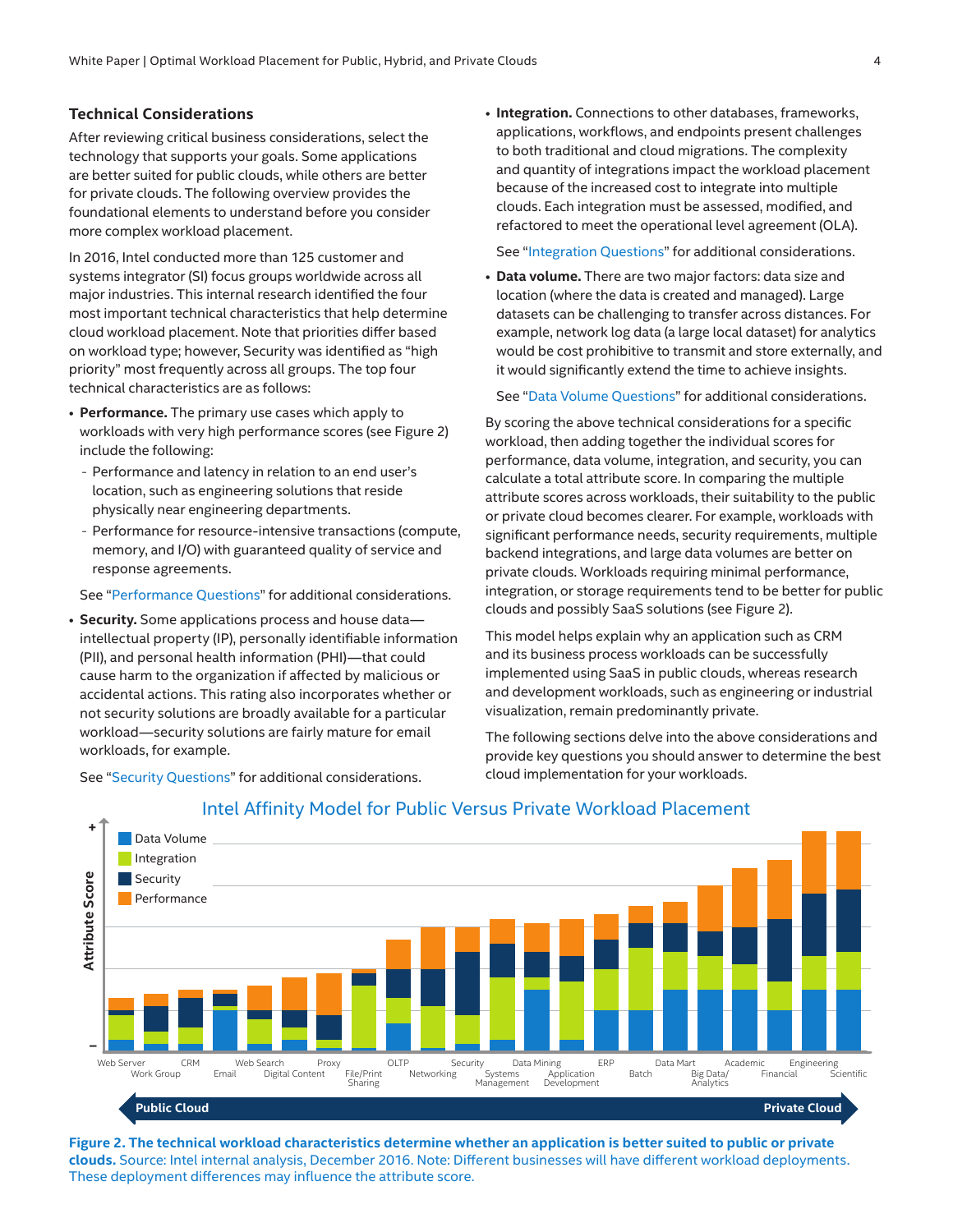#### <span id="page-4-0"></span>**PERFORMANCE QUESTIONS**

**How important is application performance to your competitiveness and financial results?** Application performance areas to consider include latency-sensitivity, burst capacity, memory or I/O bottlenecks, and restrictive service level agreements (SLAs).

**How sensitive to latency is your application?** Some applications and databases must respond within a defined time frame to meet end-user expectations. Private or hybrid clouds may be a good option where organizations control the location of their users and data centers, or the connections between them.

**Do any of your workloads suffer memory or I/O speed** 

**bottlenecks?** Applications that perform specific computations or I/O-intensive tasks may be better suited for private or hybrid cloud environments where performance is more easily tuned.

**Do your applications need to meet SLAs that require performance monitoring?** When your organization requires a specific level of performance to consistently remain within thresholds, a private cloud or a managed services infrastructure can provide reliable, detailed, and visible performance monitoring and alerts.

**Would your workloads benefit from burst capacity to cover irregular demand?** For workloads that require extensive computing power at irregular intervals, such as online retail holiday sales or Internet voting, public clouds provide a distinct advantage as long as the application can scale across multiple instances and does not have latency dependencies.

**How much elasticity do your workloads require?** Elasticity is among the top reasons organizations pursue public clouds because it provides a way to adapt to a workload's changing needs—the degree to which demand grows, shrinks, pauses, is transient, or is unpredictable. Workloads that take advantage of elasticity include prototyping, development, test, batch processing, seasonal bursting, month-end processing, and testing new hardware capabilities. As a core capability of cloud architectures, elasticity can alleviate both capacity and short-term compute constraints. While public cloud is a solid choice for elastic scale/descale needs, there are also private cloud solutions that take advantage of the scale-out architecture to manage spikes in demand and provide a good customer experience.

#### <span id="page-4-1"></span>**SECURITY QUESTIONS**

**Do your business practices and culture allow you to host critical information only on private infrastructure?** IP security and policy compliance is clearly a top priority for every CIO, and some businesses categorically require certain information to reside only on internal infrastructure. Enterprises must determine if the target hosting platform supports all their data security requirements and enables them to mitigate risks. Be sure to understand your company's IP handling policies for sensitive information and culture before migrating workloads to any new hosting environment.

#### **Does your organization actively employ best practices for attack surface reduction? Data encryption?** Many

sophisticated IT organizations have policies and practices to reduce the number of attack points across configuration, network access points, management interfaces, administrative accounts, and shared multi-tenancy. Typically, they also require protection controls for data at rest, runtime, and in transit while certifying the underlying infrastructure from malware and misconfiguration. IT organizations with a deep cultural history of data security practices, may be more comfortable maintaining sensitive workloads on premises, although public clouds are also very secure.

**Is your organization required to perform regular security audits?** The ability to perform security audits is a critical element in meeting security and regulatory attestation requirements. To prove they are secure, most IT organizations require transparency and tracking in environment management, changes, and transaction execution. If your organization is subject to these expectations, your security auditors may prefer more direct control over, and accessibility to, the on-premises environment. Many public cloud providers have also enhanced audit and compliance support, be sure security audit terms and SLA meet your requirements.

#### <span id="page-4-2"></span>**INTEGRATION QUESTIONS**

**To what extent do your applications depend upon other applications?** Legacy systems integration can unexpectedly add weeks or even months to the implementation schedule. Very few enterprise workloads are stand-alone, and many have multiple components. They often require resources from other teams within the enterprise, and they integrate with other applications to support critical organization functions, such as enterprise resource planning (ERP) or product lifecycle management (PLM). They also contain critical data, such as financial, customer, or employee information. It is important to consider enterprise security and authentication systems like a directory services application, single sign-on, as well as identity and access management applications.

Applications that require integration with other systems may be limited by proximity, hardware, or security requirements. Some legacy or third-party applications may not have open APIs, making it challenging or impractical to integrate with new systems. It may be cost-prohibitive to replace, migrate, or modify these applications without addressing the dependencies.

These factors add complexity that is often underestimated. The amount of rework required to integrate services from other systems with external solutions can add significant time. Additionally, migrating an application to a different cloud can increase WAN traffic and costs if the dependent applications remain on a different cloud.

Most organizations find more value in connecting traditional and modern cloud applications through services instead of rewriting an entire application. This enables them to manage both traditional and modern cloud-aware applications on a common infrastructure, delivering new capabilities using cloud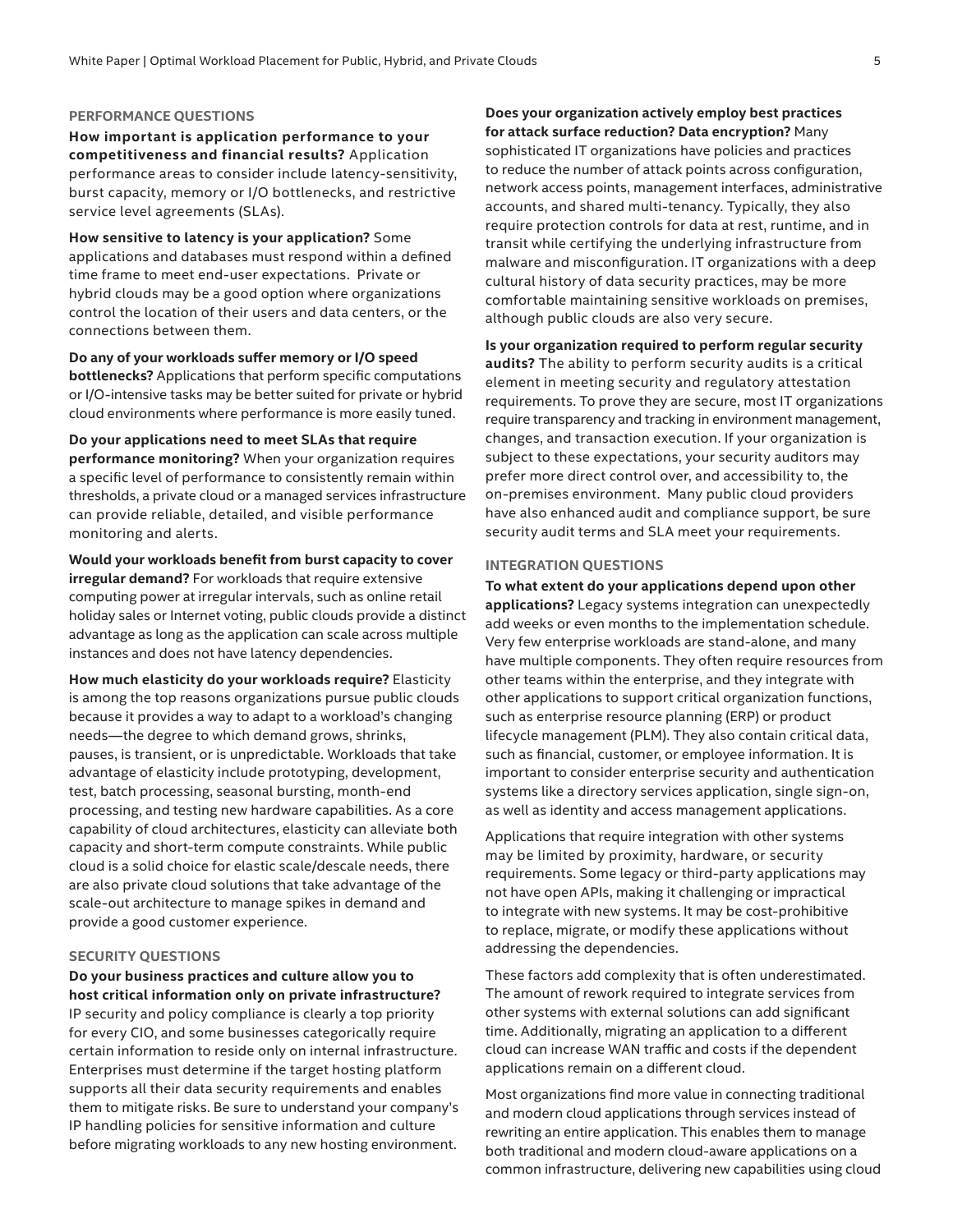<span id="page-5-0"></span>techniques alongside mature solutions. Such an approach delivers both agility and the cost-effectiveness of cloud solutions. IT organizations also gain value through automation.

## **Example: Major Online Retailer – Integration Challenge**

A Fortune 500 online retailer manually entered orders for a critical supplier due to the supplier's public cloud application's inability to communicate with the retailer's third-party order entry system. Manually entering orders was not scalable and developing custom integrations was too complex to meet near-term business goals. As a result of numerous integration challenges, the retailer chose not to migrate their order entry application to the public cloud and instead selected a third-party integration platform to enable automated order updates.

#### <span id="page-5-1"></span>**DATA VOLUME QUESTIONS**

**How much data do you currently store and what are your data growth projections?** Large data volumes can be expensive to store, difficult to migrate, and may increase transaction time. Organizations can find opportunities to improve internal storage infrastructure, reduce cost, and improve operational efficiencies by taking advantage of new storage innovation and cloud integration. When working with large data stores, the physical location is often very important. Locating the data close to the business applications that use the information is an important design decision for both public and private cloud solutions.

### **Example: Financial Institution – Data Storage Challenge**

A Fortune 500 financial institution's data growth was expected to exceed their current IT budget within two years. They evaluated several options to consolidate storage, including using the public cloud and new hardware platforms. Due to the size and extent of their data, the cost of migration to and from the public cloud presented serious concerns. As a result, the organization invested in a modern, software-defined storage (SDS) platform for their internal data center. The system significantly reduced costs and can accommodate growth into the foreseeable future.

## **Ecosystem Considerations**

Ecosystem considerations include factors such as SaaS, CSP, or the availability of cloud expertise.

**Is a mature SaaS offering available for this business application?** SaaS offerings are increasingly popular because they help organizations fund business solutions through subscription with the bulk of operational expenses directed toward staffing costs and software licenses. For some workloads, the agility benefits of SaaS exceed costs. As a prerequisite to undertaking SaaS, the organization should clearly understand the extent of business process re-engineering and technical integrations required to

meet the business needs. If the organization's existing business processes are close to mainstream, or the technical evaluation team determines few major integrations are required, SaaS may be the right fit for the workload.

**Which CSP services do you need?** Public CSPs are delivering capabilities to better enable cloud technologies, introducing code constructs and services at a rapid pace. Larger CSPs offer developer frameworks and rich integrated development environment (IDE) tool suites. With each capability there are unique services and offerings. Before you plan to use specific services, be sure to verify the extent to which the service will increase your subscription costs.

Even with simple models of authentication or deeper platformspecific runtimes, removing the code or configuration-specific syntax, logic, or service dependencies becomes difficult. Once data has been moved and application code is rewritten, those workloads are much more difficult to migrate to other CSPs or back to private data centers.

**How accessible is cloud expertise to your organization?** Cloud technologies are still relatively new compared to traditional models, and many organizations have only begun the multiyear journey of training their development and operational engineers. Developers, for example, need to understand how to develop cloud-optimized applications. For organizations with a deep technical bench, chances are some early adopters have already acquired cloud expertise.

Some industries and geographies have limited cloud expertise or narrow internal knowledge of cloud technologies. With increasing cloud demand, these organizations may prefer public, hybrid cloud, or SaaS models, which allow them to contract expertise from their cloud providers.

## **Other Considerations**

**Are your applications designed for traditional computing or cloud computing environments?** Placing an application that was not designed to share infrastructure—such as runaway processes, heavy network traffic, and high memory utilization without isolation or tuning may result in performance issues for other workloads using the same resources.

New application development efforts are recommended to take advantage of cloud technologies, regardless of infrastructure hosting location or cloud architecture.

To realize the full value of investing in cloud, some organizations will need to refactor a portion of their high-value applications to exploit cloud technologies, especially for the major benefits of automated orchestration, auto-scaling, and improved failover and fault resiliency.

Existing applications can also be refactored to increase agility, such as web and application servers, without touching databases and traditional application engines that rely on virtual machine (VM) deployments and connecting them through services. This approach maximizes flexibility and return on investment, while increasing choices as technology evolves for both public and private clouds.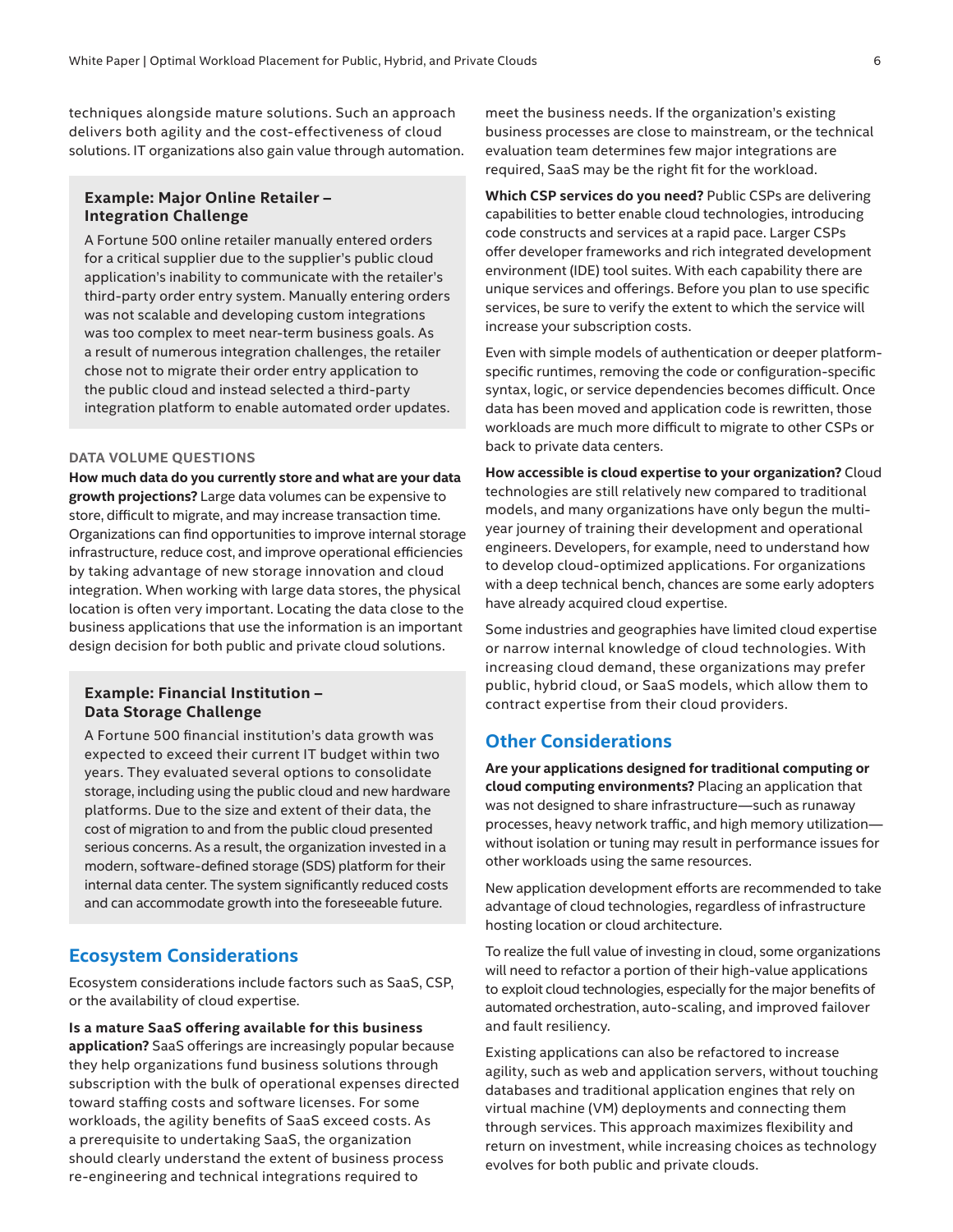## <span id="page-6-0"></span>**Example: Rushed Public Cloud Migration Challenge**

This case study is an example of why understanding the business, technical, and ecosystem considerations is important to workload placement decisions. An IT department at a large retailer was mandated to move everything to the public cloud quickly to reduce the total cost of ownership (TCO) of applications. But within a month of the relaunch, a critical customerfacing application experienced significant issues because the refactoring requirements were significantly underestimated. It resulted in significant troubleshooting and code refactoring hours, as well as testing cycles. The problem was also highly visible, causing senior leadership to lose confidence in the organization's ability to deliver on their commitments. Performance issues were eventually resolved, but at a high cost to the organization and lost sales.

#### **Do you have global end users but lack global data center**

**operations?** It may not be cost effective to have data center operations in every market, but regulations, end-user demands, or user experience may require a local presence. In these cases, public clouds offer the ability to extend an entry point, an application, or operations into another region.

#### **Example: Global End-User Challenge**

The users of a Fortune 500 online European transportation services company experienced high latency due to a security and compliance project. Presenting applications based in Europe to a U.S.-based computer system resulted in a poor user experience. To solve this problem, the organization used the public cloud to provide virtual desktops for its European customer service agents. This improved the experience for European users without additional requirements or risk to the organization's sensitive data.

**Do you have any commercial application license agreements that prevent off-premises hosting?** Contractual obligations as part of software supplier license agreements can impact placement. Some licensing models only support deployment on-premises or in specific vendor clouds. Additionally, some licensing models and keys rely on specific infrastructure configurations. It is important to assess software licenses simultaneously with workload placement to understand the deployment implications.

**How important are business continuity and disaster recovery (BC/DR) practices to your workloads?** BC/DR is among the most common public cloud usages as it enables data to be stored in multiple locations worldwide without the cost of data center facilities. For organizations with multiple data centers, cloud technologies can be used to quickly restore functionality at different sites. For workloads designed to take advantage of cloud-aware architectures, business continuity can be greatly improved.

## **Conclusion**

There is no single perfect cloud model or set of services for every organization, but optimizing will yield the best benefits of each approach. Consider your business needs and the technical characteristics of your workloads—performance, security, integration, and data requirements. Then consider the cloud ecosystem—suitable CSPs aligned to business needs, SaaS maturity for particular workloads, and commercially available solutions that can work for your business.

#### **Small Organizations, Start-Ups, Acquisitions, and those with Limited In-House IT**

Smaller companies or new organizations may prefer public clouds or SaaS models, which allow you to rent services so that operational costs only increase with the growth and success of the business. Consider whether you need base compatibilities or differentiating capabilities. If you need only minimal functionality to conduct business, such as accounting, financial, CRM, human resources, marketing, sourcing, facilities, and office productivity, look first to SaaS offerings. Some may lack the full on-premises features; however, the flexibility they offer your organization can scale as your business grows.

For capabilities that differentiate your organization in the marketplace and enable business strategy execution, evaluate public cloud service providers for subscription-based services until your costs or special requirements demand its own infrastructure.

#### **Medium and Large Organizations**

For larger organizations, develop a strategy based on new and existing applications. For new applications, introduce a cloud development strategy to write code for multiple platforms that take advantage of cloud technologies. For existing applications, code will need to be written to address resiliency, failure, and latency, and APIs will need to become bandwidth-aware.

If you have flexible time and a small budget, you can use Gartner Research's workload assessment framework: [Five Ways](http://www.gartner.com/newsroom/id/1684114)  [to Migrate Applications to the Cloud](http://www.gartner.com/newsroom/id/1684114) and manually develop your cloud strategy. We further suggest that organizations augment this framework by first retiring applications with low usage or duplicate business processes.

If you need faster results, many solution providers can also assist you in quickly performing infrastructure discovery and developing workload placement scenario analyses with sensible justifications.

### **Contact Us**

We have evaluated several leading-industry solution providers and their philosophical alignment to the workload placement guidelines presented in this document. Contact your Intel Account Executive or connect with Intel IT Advisors by completing our short form at [advisors.intel.com.](http://advisors.intel.com) Intel IT Advisors are experienced account executives and technical experts ready to help with your analysis or a referral to a suitable solution provider to meet your needs, budget, and timeline.

Find the solution that is right for you. Contact your Intel representative or visit **[advisors.intel.com](http://advisors.intel.com)**.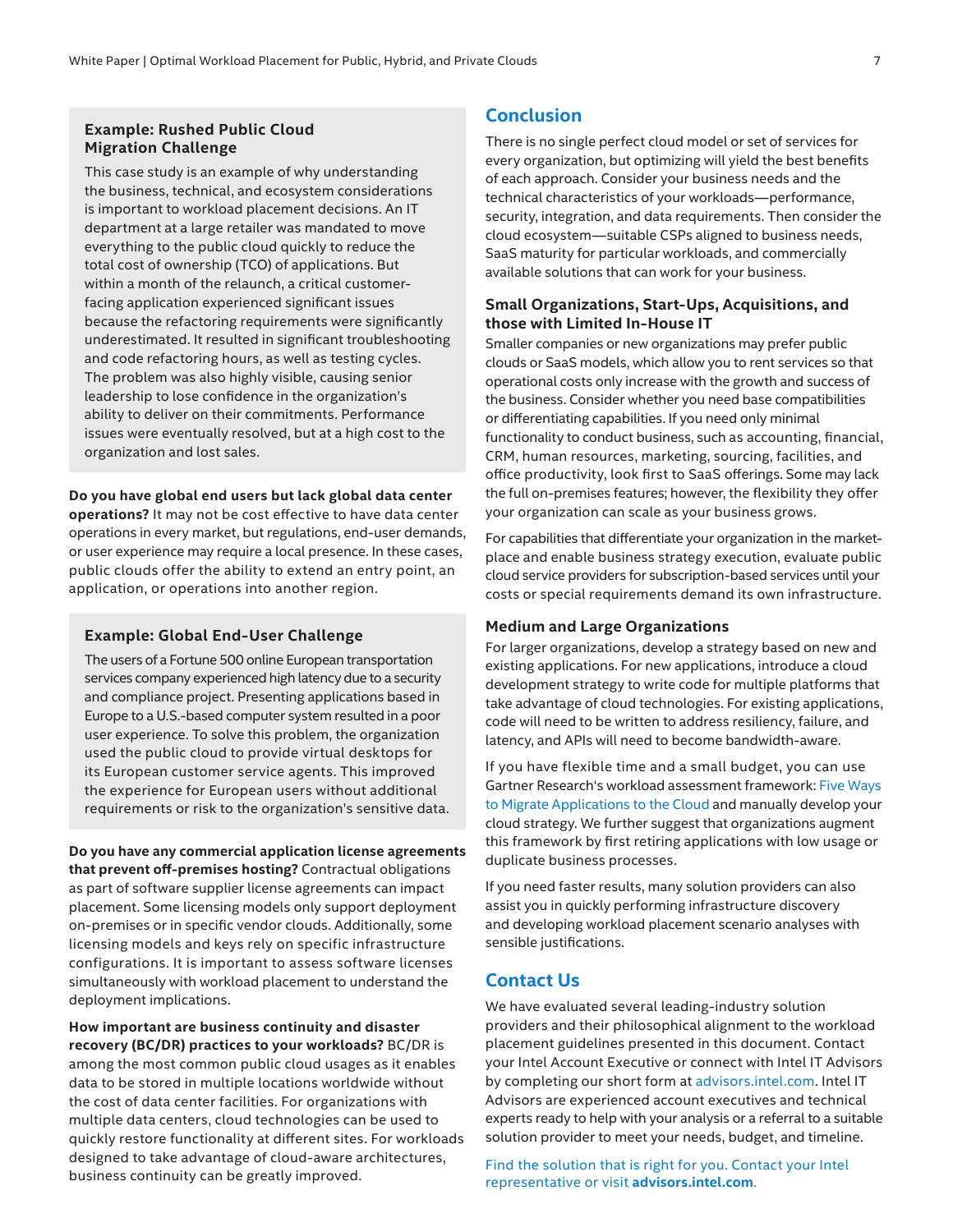## <span id="page-7-1"></span><span id="page-7-0"></span>**Appendix A – Additional Terminology and Definitions**

**Bare metal:** An environment in which a virtual machine (VM) is installed directly on hardware rather than within the host operating system. The term "bare metal" refers to a hard disk, the usual medium on which a computer's operating system is installed.

**Cloud service provider (CSP):** A company that offers cloud computing services such as IaaS, PaaS or SaaS for purchase through the Internet.

**Cloud-aware:** Applications that have the ability to leverage cloud technologies, most notably those of orchestration, auto-scaling, and improved failover and fault resiliency.

**Latency:** The amount of time it takes a packet to travel from source to destination. Together, latency and bandwidth define the speed and capacity of a network.

**Service:** A self-contained, modular piece of software that is used for exchanging data among systems across a network.

**Virtual machine (VM):** Software that can run an operating system and applications to imitate a physical computer. Multiple VMs can run on a physical computer, delivering an efficient computing environment.

**VM farm:** A networking environment, enabled through virtualization software, which provides multiple application and/or infrastructure servers to run on two or more physical servers.

**Workload:** An application or group of applications that deliver a specific business function. Workload tasks can also be defined as: an application and/or dataset as run, with reproducible measurements; an application under real load; and a capability that can conceivably run in different physical or virtual environments; something running at a given point in time.

#### **Table A1.** Workload Categories, Types, and Definitions

| <b>Type</b>                                     | <b>Definition</b>                                                                                                                                                                                                                                                                                                                                                                                                                                                                                                                                                                                                                                                                                                                        |  |  |  |
|-------------------------------------------------|------------------------------------------------------------------------------------------------------------------------------------------------------------------------------------------------------------------------------------------------------------------------------------------------------------------------------------------------------------------------------------------------------------------------------------------------------------------------------------------------------------------------------------------------------------------------------------------------------------------------------------------------------------------------------------------------------------------------------------------|--|--|--|
| <b>APPLICATION DEVELOPMENT</b>                  |                                                                                                                                                                                                                                                                                                                                                                                                                                                                                                                                                                                                                                                                                                                                          |  |  |  |
| Development                                     | This is software that supports the process of computer programming, documenting, testing, and bug fixing<br>in order to create and manage applications and frameworks that ultimately results in a software product.<br>Application development also includes orthogonal tasks embedded into application development workload.                                                                                                                                                                                                                                                                                                                                                                                                           |  |  |  |
| <b>BUSINESS PROCESSING</b>                      |                                                                                                                                                                                                                                                                                                                                                                                                                                                                                                                                                                                                                                                                                                                                          |  |  |  |
| Batch                                           | These applications execute a series of jobs in a program on a server without manual intervention<br>(non-interactive), typically high volume. Batch involves traditional legacy mainframe-type processes that<br>execute business process transactions in a batch process. Batch also includes orthogonal tasks embedded<br>into batch workload.                                                                                                                                                                                                                                                                                                                                                                                         |  |  |  |
| Customer<br>Relationship<br>Management<br>(CRM) | These are applications that are used to manage and analyze customer interactions and data throughout<br>the customer lifecycle, with the goal of improving organization relationships with customers, assisting in<br>customer retention, and driving sales growth. CRM automates the customer-facing business processes within<br>an organization: sales, marketing, and customer service. CRM also includes orthogonal tasks embedded into<br>CRM workloads such as customer analytics and CRM databases.                                                                                                                                                                                                                              |  |  |  |
| Enterprise<br>Resource<br>Planning (ERP)        | These applications manage and integrate the important parts of its organization. An ERP management<br>information system integrates areas such as planning, purchasing, inventory, sales, marketing, finance,<br>and human resources. ERP includes the following transactional tasks: enterprise-wide line of business<br>(LOB) applications (e.g., Oracle*, PeopleSoft*, and SAP*); other business commerce applications that<br>facilitate business transactions or other task automation over networks; and, departmental transactional<br>applications that run on servers and storage but do not tie directly to other applications. ERP also includes<br>orthogonal tasks embedded into ERP workloads such as ERP data warehouses. |  |  |  |
| Processing<br>(OLTP)                            | Online Transaction These are applications that facilitate and manage transaction-oriented information, typically for data<br>entry and retrieval transaction processing. OLTP includes associated databases, but does not include ERP<br>workloads. OLTP also includes orthogonal tasks embedded into OLTP workloads.                                                                                                                                                                                                                                                                                                                                                                                                                    |  |  |  |
| <b>COLLABORATION</b>                            |                                                                                                                                                                                                                                                                                                                                                                                                                                                                                                                                                                                                                                                                                                                                          |  |  |  |
| Email                                           | Email servers are applications whose sole purpose is to act as a virtual post office. This category includes<br>workloads associated with traditional email applications, whether or not the end user pays to use them. The<br>workload associated with an individual using Google Gmail* would be allocated to the email workload. Email<br>also includes orthogonal tasks embedded into email workload.                                                                                                                                                                                                                                                                                                                                |  |  |  |
| Workgroup                                       | This is designed to help people involved in a common task to achieve their goals, by enabling them to more<br>easily collaborate and share information. Software products such as email, calendaring, text chat, wiki, and<br>bookmarking belong to this category, as do social media workloads. Workgroup also includes orthogonal<br>tasks embedded into workgroup workload.                                                                                                                                                                                                                                                                                                                                                           |  |  |  |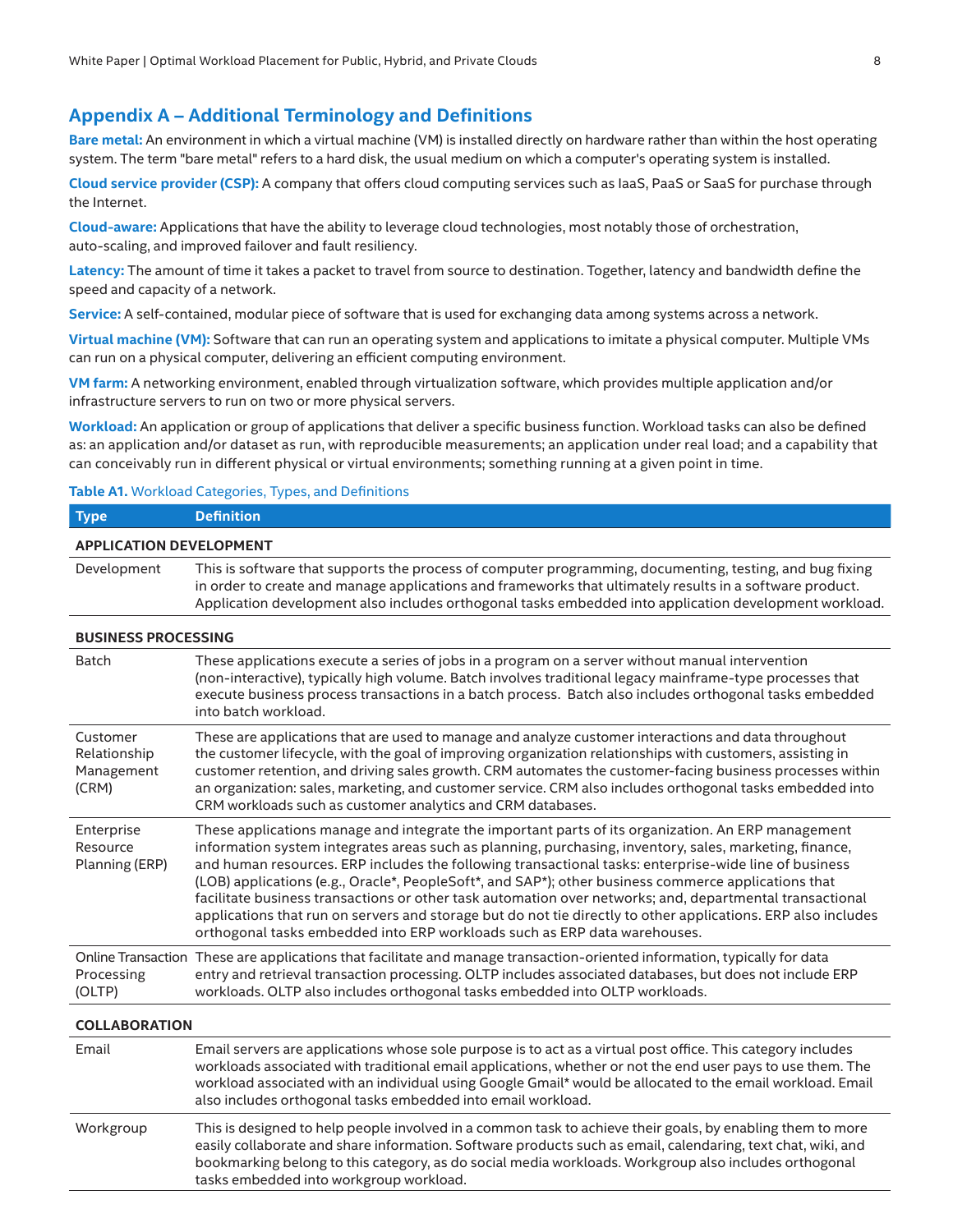**Type Definition**

**DECISION SUPPORT SYSTEMS (DSS)**

| Big Data/<br>Analytics               | These workloads include technologies and architectures to process and analyze very large volumes of data, for<br>a wide variety of types of structured and unstructured data, while enabling high-velocity capture, discovery,<br>high-performance, and high-end commercial analytics, and simulation to uncover hidden patterns, unknown<br>correlations, and other useful information. Only analytic workloads that fit the big data definition are included<br>in this category. Big data analytics includes embedded workloads associated with application data store, smart<br>data, fast data, and massive data. The big data analytics workload includes both discrete tasks and those<br>often embedded in other workloads such as economic/financial, industrial, scientific research, etc. Big data<br>associated with government R&D, academic/university, and national/industrial security is not considered here. |
|--------------------------------------|--------------------------------------------------------------------------------------------------------------------------------------------------------------------------------------------------------------------------------------------------------------------------------------------------------------------------------------------------------------------------------------------------------------------------------------------------------------------------------------------------------------------------------------------------------------------------------------------------------------------------------------------------------------------------------------------------------------------------------------------------------------------------------------------------------------------------------------------------------------------------------------------------------------------------------|
| Analysis                             | Data Mining/Data These workloads involve infrastructure and tools that are used to access data warehouses for online analytical<br>processing (OLAP), data mining, data visualization, web query tools, and so on. Embedded portions of data<br>analysis/data mining are captured within respective individual workloads (ERP, CRM, etc.). Economics/financial<br>workloads are excluded, and are included in a separate workload. Data analysis/data mining workloads that<br>fit the big data definition are excluded, and are included in the big data analytics workload. Data analysis/data<br>mining also includes orthogonal tasks embedded into the data analysis/data mining workload.                                                                                                                                                                                                                                |
| Data Mart                            | Data Warehouse/ These are central repositories of integrated data from one or more disparate sources, used for reporting and<br>data analysis, and are considered a core component of business intelligence. Data warehousing/data mart<br>includes discrete workloads associated with application data store, smart data, fast data, and massive data.<br>Embedded portions of data warehousing/data mart and big data are captured within respective individual<br>workloads (ERP, CRM, big data analytics, scientific research, national/industrial security, etc.).                                                                                                                                                                                                                                                                                                                                                        |
| Financial/<br>Economics              | These include econometric modeling, portfolio management, stock market and economic forecasting,<br>and financial analysis. The segment includes both trader and computationally intensive non-trader<br>tasks. Economics/financial workloads that fit the technical computing definition are included.<br>Economics/financial also includes orthogonal tasks embedded into economics/financial workload.                                                                                                                                                                                                                                                                                                                                                                                                                                                                                                                      |
| <b>IT INFRASTRUCTURE</b>             |                                                                                                                                                                                                                                                                                                                                                                                                                                                                                                                                                                                                                                                                                                                                                                                                                                                                                                                                |
|                                      | File/Print Sharing This software enables users on a network to share files and printers across different computers. This category<br>also includes cache servers. Embedded portions of file and print are captured within respective individual<br>workloads (ERP, CRM, etc.).                                                                                                                                                                                                                                                                                                                                                                                                                                                                                                                                                                                                                                                 |
| Networking                           | These workloads include networking applications that support foundational networking processes such as:<br>directory, security/authentication, network data/file transfer, communication, and system data/file transfer.<br>Embedded networking functions are captured within respective individual workloads (ERP CRM, etc.).                                                                                                                                                                                                                                                                                                                                                                                                                                                                                                                                                                                                 |
| Proxy                                | These applications improve data center performance by storing and serving content from the network edge.<br>Proxy caching includes data caching workloads. Embedded portions of proxy caching are captured within<br>respective individual workloads (ERP, CRM, etc.).                                                                                                                                                                                                                                                                                                                                                                                                                                                                                                                                                                                                                                                         |
| Security                             | These applications are specifically designed for authentication and identification and typically performing<br>"firewall" services, as well as Unified Threat Management and Deep Packet Inspection workloads. Embedded<br>portions of security are captured within respective individual workloads (ERP, CRM, etc.). Security includes<br>workloads that fit the technical computing definition, but excludes R&D workloads included in the national/<br>industrial security workload.                                                                                                                                                                                                                                                                                                                                                                                                                                        |
| Systems<br>Management/<br>Monitoring | These discrete tasks monitor and account for systems performance, resource planning, and resource<br>allocation. It also includes infrastructure virtualization and monitor and control workloads. Discrete storage<br>management tasks such as backup and recovery, data de-dup, compress/decompress, encrypt/decrypt,<br>thin provisioning, etc. are included in the systems management workload. Embedded portions of systems<br>management are captured within respective individual workloads (ERP, CRM, data warehousing, etc.).                                                                                                                                                                                                                                                                                                                                                                                         |
|                                      |                                                                                                                                                                                                                                                                                                                                                                                                                                                                                                                                                                                                                                                                                                                                                                                                                                                                                                                                |

#### **RESEARCH AND DEVELOPMENT**

Academic/ University This includes applications for scientific research and engineering R&D efforts conducted at public or private institutes of higher education, including systems sold for both research and educational activities, conducted at privately funded and/or non-profit research institutes that have a strong academic mission (i.e., work to extend the bounds of public knowledge). Applications are typically compute or data intensive and often require high-performance graphics. These users are less bound by strict economic constraints than those performing applications in product development environments. This segment includes NSF sites that are located at universities and includes orthogonal tasks embedded into academic/university workloads.